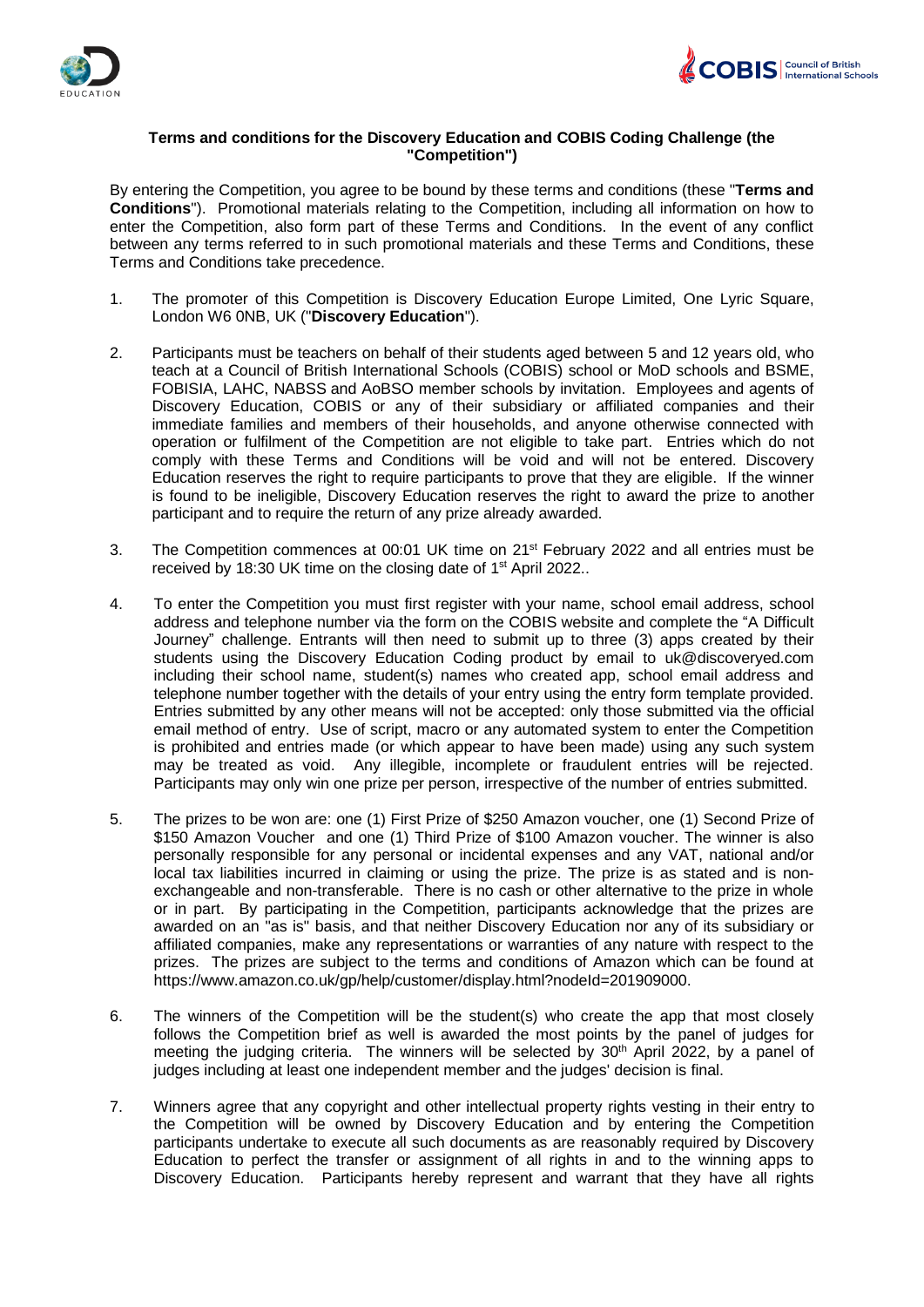



necessary to grant the rights provided for in this paragraph 7, and that all materials forming part of their entry to the Competition, and any use of such materials by or on behalf of Discovery Education, comply with all applicable laws, rules, and regulations and do not infringe or otherwise violate the intellectual property or other rights of any third party.

Furthermore, participants represent and warrant that they have obtained all rights, licences, and permissions necessary, in writing, from any person who may have helped create and/or be featured in their entry and that their entry to the Competition fully complies with these Terms and Conditions and: (a) is their original work and does not include the work of a third party, or if it does include such work that they have obtained all rights, licences, and permissions necessary, in writing and will provide these to Discovery Education upon request; (b) has not previously been submitted in any competition or other promotion and has not won an award or prize of any kind; (c) does not contain any use of the names, likenesses, photographs, or other identifying elements, in whole or in part, of any person, living, or dead without permission (proof of which must be provided to Discovery Education upon request); (d) does not include trade marks, logos, or copyright protected material which belongs to third parties without permission (including, but not limited to, company names, music, photographs, motion picture or television programme clips or audio tracks, works of art, or images published on or in websites, television, movies, or other media); (e) is not subject to any third party agreements and Discovery Education will not be required to pay or incur any sums to any person or entity as a result of its use (as set out in these Terms and Conditions) or the exploitation of the idea or video or rights therein; (f) does not defame, misrepresent, or contain disparaging remarks or any other content which could adversely affect the name, reputation or goodwill of Discovery Education or any other individuals and/or entities (the determination of which shall remain in the sole discretion of Discovery Education); (g) does not contain pornographic or sexual content, hateful or discriminatory content of any kind (including racism, sexism, etc.), does not contain content which promotes violence or harm to another living creature or any other offensive, obscene or inappropriate content (the determination of which shall remain in the sole discretion of Discovery Education); (h) does not include threats of any kind or anything that may intimidate, harass, or bully anyone, or invade the privacy of any person (the determination of which shall remain in the sole discretion of Discovery Education); (i) does not violate any applicable local state, provincial, national or international law or include any content that would encourage or provide instructions for a criminal offence; (j) does not feature, refer to, or mention any brands competing with Discovery Education; and (k) does not contain any known virus, trojan horse, worm, trapdoor or similar software that may in any way infect or affect any of Discovery Education's hardware or software systems. Discovery Education reserves the right to remove or temporarily suspend from the Competition any content submitted if it suspects any breach of these Terms and Conditions or if it receives any complaint from a third party relating to such content.

- 8. The winners will be notified no later than  $7<sup>th</sup>$  May 2022 via the school email address provided on the entry form and the prizes will be sent to the same school email address. If any emails to the winner are returned as undeliverable Discovery Education reserves the right to award the prize to another participant. If a winner has not claimed their prize by the date specified in the notification of winning, Discovery Education reserves the right to award the prize to another participant.
- 9. The provision of the prize does not imply endorsement by Discovery Education of Amazon or any other third parties concerned in any way with the Competition. Any complaints or queries relating to the use of the prize should be directed to Amazon.
- 10. By entering the Competition, participants agree to have their name and photograph featured in publicity materials relating to the Competition without further reference, payment or other compensation if they win a prize. This includes making their names as winners available on the Discovery Education and COBIS websites and on Facebook, Twitter and LinkedIn from 8<sup>th</sup> May 2022. Details of the winners will also be made available to participants and the public on request by sending an email to uk@discoveryed.co.uk no later than  $30<sup>th</sup>$  May 2022.
- 11. Although the Competition may be featured on Twitter, Facebook and LinkedIn, it is in no way sponsored, endorsed, administered by, or associated with Twitter, Facebook or LinkedIn and you agree that Twitter, Facebook or LinkedIn are not liable in any way. You are providing